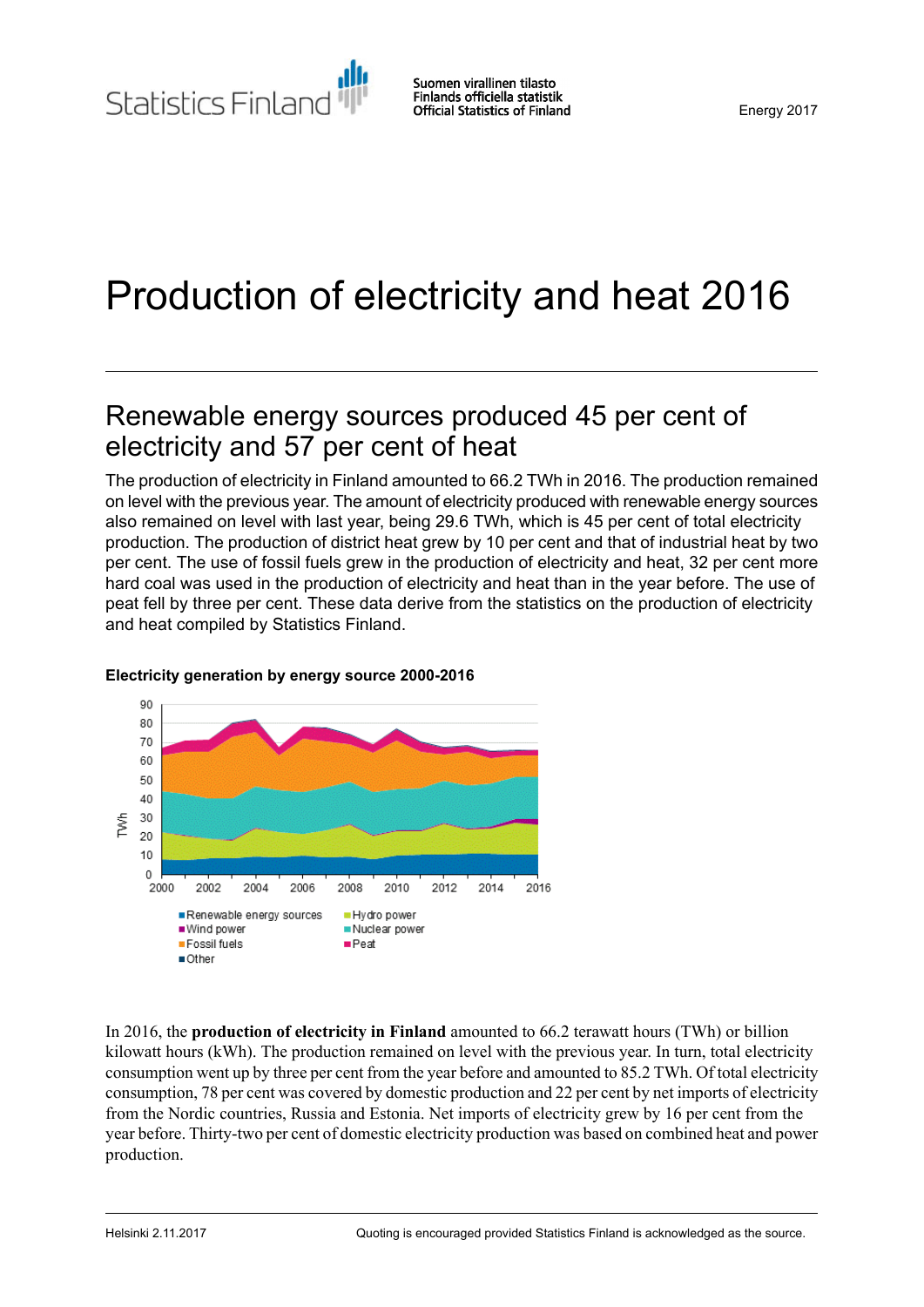Renewable energy sources produced 29.6 TWh of total production of electricity. The share of electricity production stood at 45 per cent. Over one-half of the electricity produced with renewable energy sources was produced with hydro power, one tenth with wind power and almost all of the remainder with wood-based fuels. The share of hydro power in electricity production varies yearly according to the water situation. In 2016, hydro power was used for producing 15.6 TWh of electricity. Seventeen per cent of electricity was produced with fossil fuels, four per cent with peat and 34 per cent with nuclear power.

In 2016, the amount of electricity produced with renewable energy sources was on level with the previous year. The amount of electricity produced with hydro power decreased by six per cent and that produced with wind power grew by one third. Correspondingly, the amount of electricity produced with wood increased by one per cent. Completed waste-to-energy plants also contributed to the growth in the use of renewable energy in electricity production. Although the amount of electricity produced with renewable energy sources varies by year due to hydro power production, its trend has been rising in recent years. The amount of electricity produced with fossil fuels grew by three per cent from the year before, as the amount produced with hard coal grew by 36 per cent and that produced with natural gas declined by 28 per cent. The use of fossil fuels varies yearly particularly according to the use of hard coal. In recent years, the use has, however, decreased as a whole. The amount of electricity produced with peat decreased by six per cent from the year before.

|                                    |        |                      | Electricity, GWh District heat, GWh Industrial heat, GWh | Fuels used, $TJ^{(1)}$ |
|------------------------------------|--------|----------------------|----------------------------------------------------------|------------------------|
| Separate production of electricity |        |                      |                                                          |                        |
| - Hydro power                      | 15,634 | $\cdot$ .            |                                                          |                        |
| - Wind power                       | 3,068  | $\ddot{\phantom{a}}$ |                                                          |                        |
| - Solar power                      | 18     | $\sim$ $\sim$        |                                                          |                        |
| - Nuclear power                    | 22,280 | $\cdot$ .            | $\sim$                                                   |                        |
| - Condensing power $^{2)}$         | 4,319  | $\cdot$ .            |                                                          | 44,699                 |
| - Total                            | 45,319 | $\cdot$ .            |                                                          | 44,699                 |
| Combined heat and power production | 20,880 | 24,636               | 42,484                                                   | 387,967                |
| Separate heat production           | $\sim$ | 13,874               | 10,368                                                   | 98,123                 |
| <b>Total production</b>            | 66,200 | 38,510               | 52,853                                                   | 530,790                |
| Net imports of electricity         | 18,951 | $\cdot$ .            | $\sim$                                                   |                        |
| Total                              | 85,150 | 38,510               | 52,853                                                   | 530,790                |

|  |  |  | Electricity and heat production and fuels used by production mode in 2016 |
|--|--|--|---------------------------------------------------------------------------|
|--|--|--|---------------------------------------------------------------------------|

1) In calculating total primary energy used, hydro power, wind power, solar power and net imports of electricity are made commensurate with fuels according to directly obtained electricity (3.6 PJ/TWh). Total nuclear energy used is calculated at the efficiency ratio of 33 per cent from produced nuclear power (10.91 PJ/TWh).

2) Condensing power includes condensing power plants, shares of condensing electricity of combined heat and power production plants, and peak gas turbines and similar separate electricity production plants.

The **production of district heat** totalled 38.5 TWh in 2016. The production went up by 10 per cent year-on-year. The use of renewable fuels in the production of district heat grew by seven per cent from the year before. Nearly one-half of district heat was produced with fossil fuels, whose use grew by seven per cent from one year ago. Most of district heat was produced with wood fuels and hard coal.

The **production of industrial heat** was 52.9 TWh in 2016. The production went up slightly from the year before. Over 70 per cent of heat produced for the needs of industry was based on renewable fuels. The biggest users of industrial heat is the forest industry, which uses its own fuels in production, like black liquor and other wood fuels. In the chemical and metal industries, part of the use of heat is considered as direct fuel use, and is thus not visible in the production figures on heat.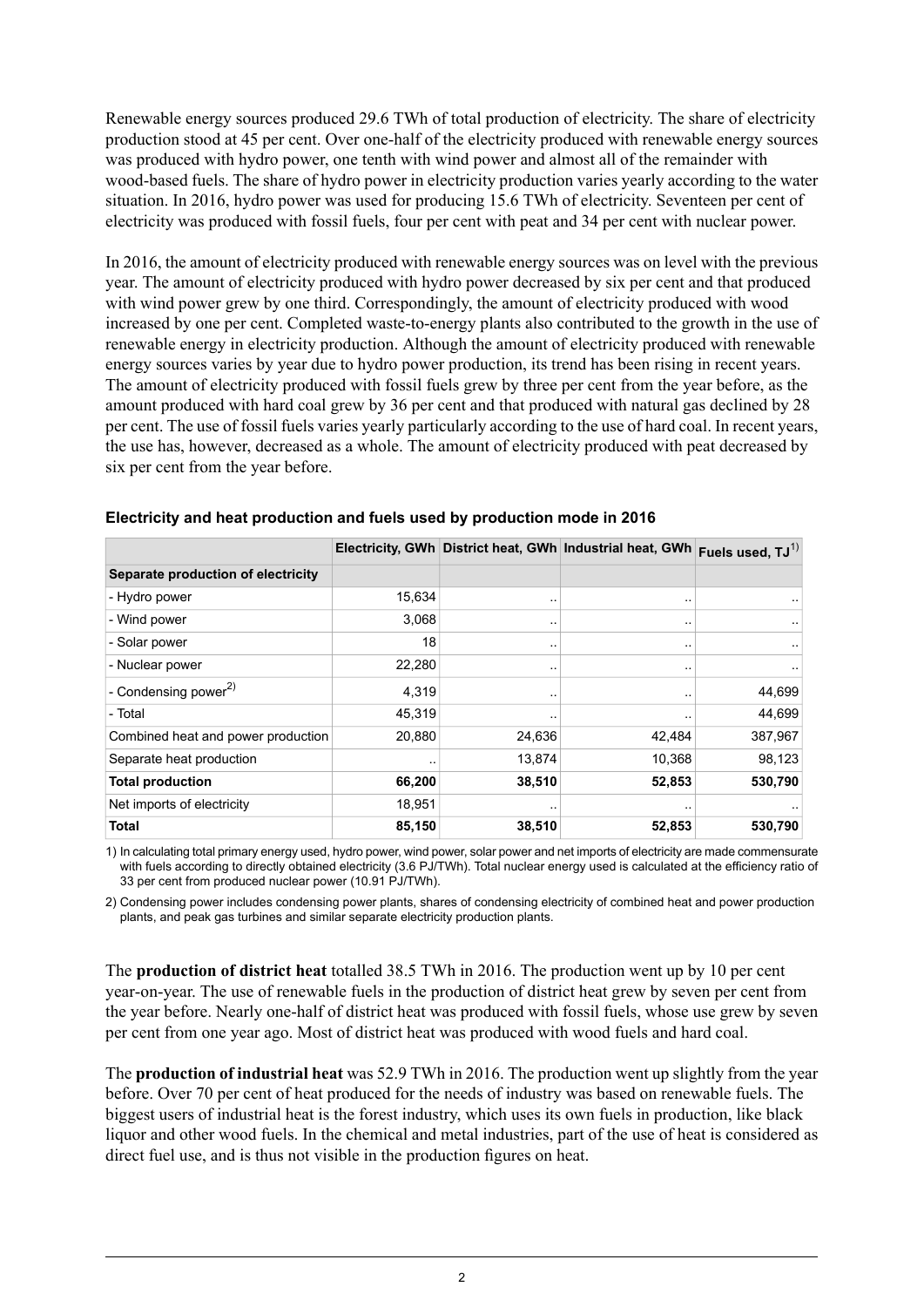

### **District heat and industrial heat production by fuels 2000-2016**

The statistics on the production of electricity and heat cover the entire production of electricity connected to the grid. The coverage of the statistics has been improved by adding district heat production plants. Therefore, the figures are not fully comparable with the statistics for previous years. Solar power and small CHP are also included in the statistics. From 2015 onwards, the statistics also cover small heat plants, that is, all production of district heat. The statistics do not include all industrial heat.

Links:

Statistics Finland's electricity and heat [production](http://www.stat.fi/keruu/ene/) inquiry

Finnish Energy Industries [https://energia.fi/en/news\\_and\\_publications/statistics/electricity\\_statistics](https://energia.fi/en/news_and_publications/statistics/electricity_statistics)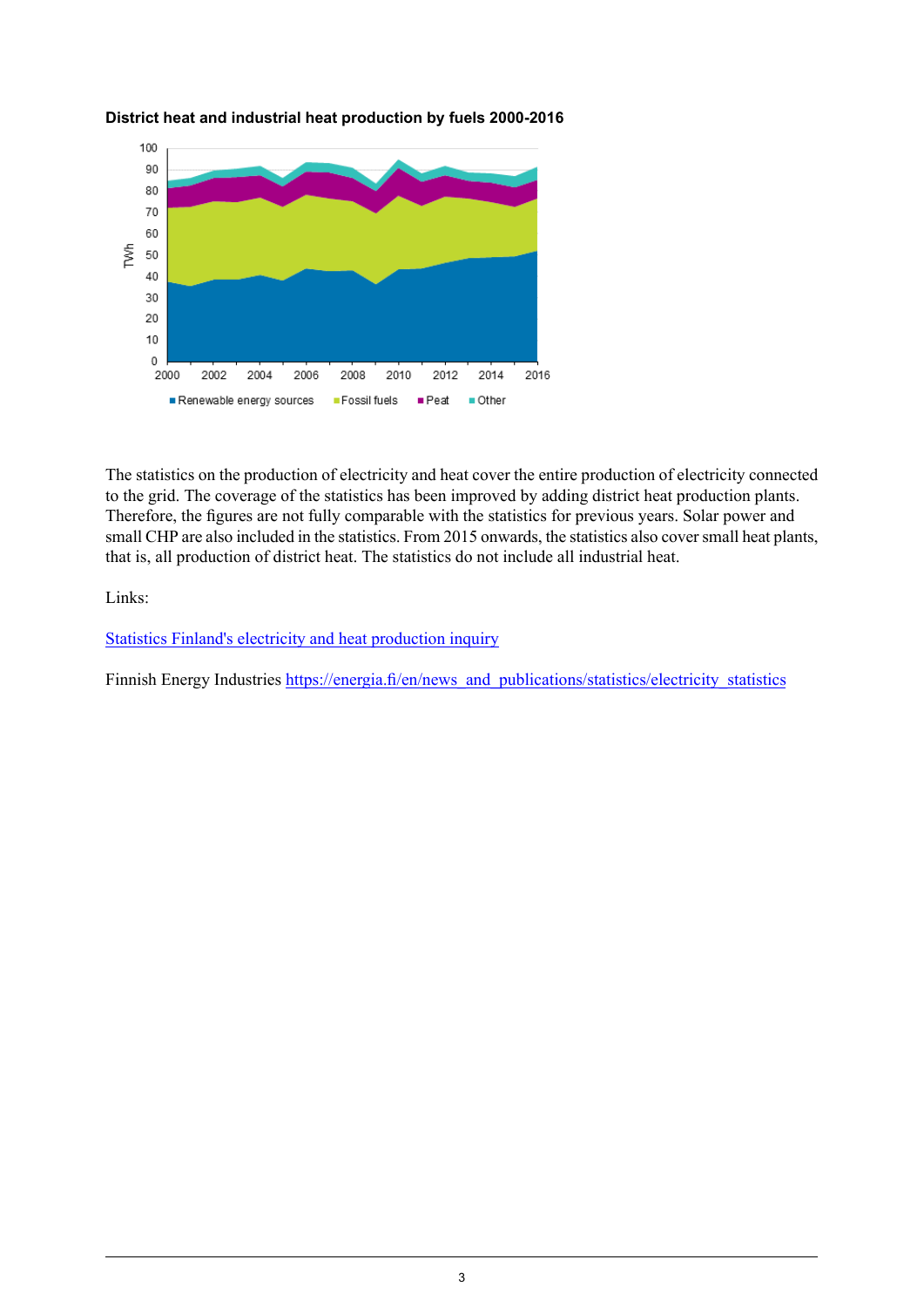## **Contents**

### **Tables**

### **Appendix tables**

### Figures

### **Appendix figures**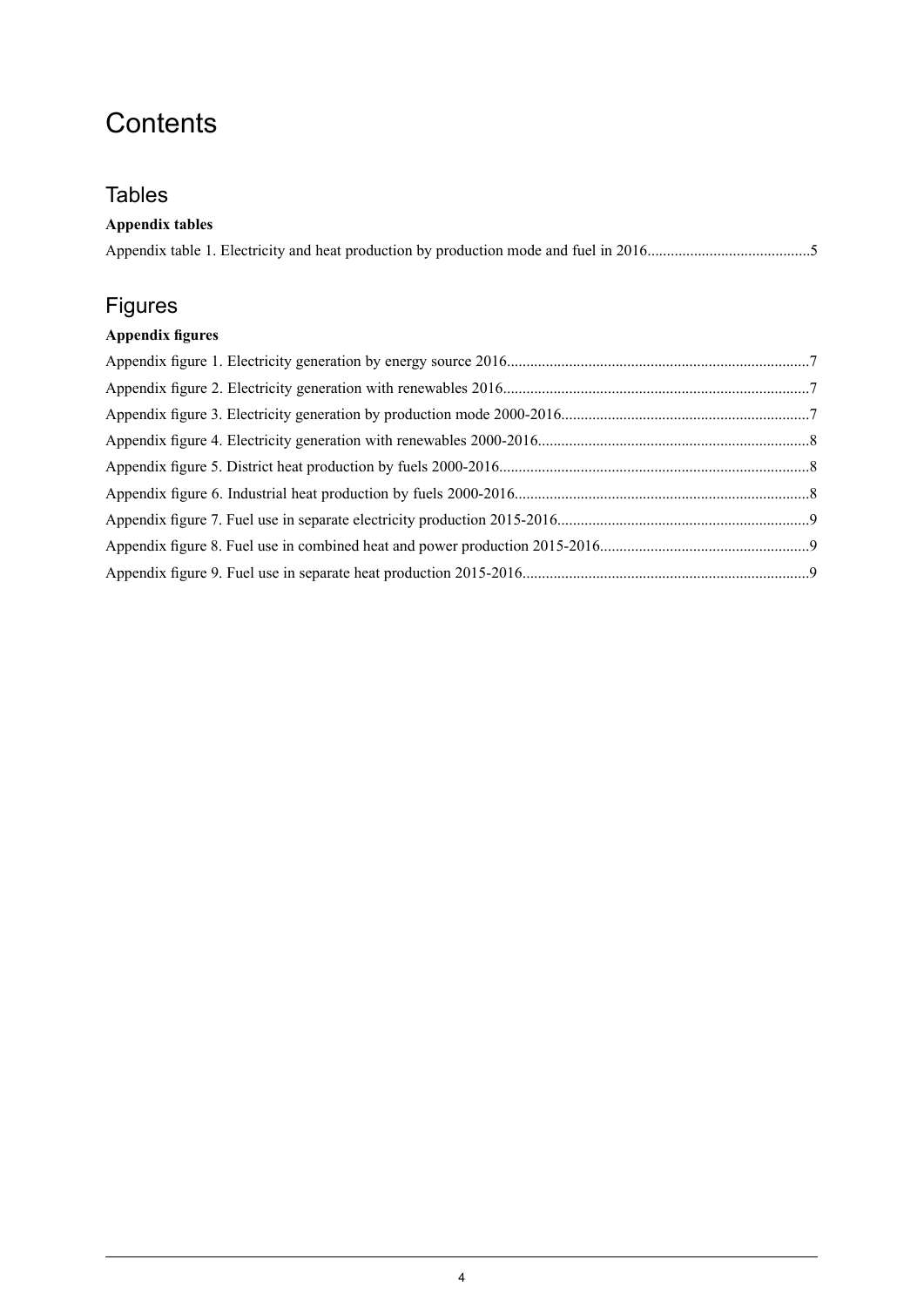## Appendix tables

### <span id="page-4-0"></span>**Appendix table 1. Electricity and heat production by production mode and fuel in 2016**

|                                                       |                                                | Electricity,<br><b>GWh</b> | District heat,<br><b>GWh</b> | <b>Industrial</b><br>heat, GWh | Fuels used,<br>GWh | Fuels used, TJ |
|-------------------------------------------------------|------------------------------------------------|----------------------------|------------------------------|--------------------------------|--------------------|----------------|
| Condensing<br>power<br>$\boldsymbol{production}^{1)}$ | Oil                                            | 66                         | $\ddot{\phantom{a}}$         | $\mathcal{L}_{\mathcal{A}}$    | 258                | 929            |
|                                                       | Hard coal                                      | 2,084                      | Ξ.                           | à.                             | 5,569              | 20,047         |
|                                                       | Natural gas                                    | 25                         | $\ddotsc$                    | $\ddot{\phantom{a}}$           | 75                 | 269            |
|                                                       | Other fossil <sup>2)3)</sup>                   | 508                        | $\ddot{\phantom{a}}$         | $\ddot{\phantom{0}}$           | 1,563              | 5,628          |
|                                                       | Peat                                           | 448                        | $\ddot{\phantom{a}}$         | $\ddot{\phantom{0}}$           | 1,328              | 4,782          |
|                                                       | Black liquor and other<br>concentrated liquors | 338                        |                              | $\ddotsc$                      | 1,070              | 3,850          |
|                                                       | Other wood fuels                               | 708                        | $\ddot{\phantom{a}}$         | $\ddot{\phantom{a}}$           | 2,052              | 7,389          |
|                                                       | Other renewables <sup>2)4)</sup>               | 90                         | $\ddot{\phantom{a}}$         | $\ddot{\phantom{a}}$           | 274                | 986            |
|                                                       | Other energy sources <sup>5)</sup>             | 51                         | $\ddot{\phantom{a}}$         | $\ddot{\phantom{a}}$           | 227                | 818            |
|                                                       | <b>Total</b>                                   | 4,319                      | ٠.                           |                                | 12,416             | 44,699         |
| <b>Combined</b>                                       | Oil                                            | 103                        | 100                          | 373                            | 720                | 2,593          |
| heat and<br>power                                     | Hard coal                                      | 4,468                      | 8,046                        | 761                            | 15,447             | 55,608         |
| production <sup>6) Natural gas</sup>                  |                                                | 3,617                      | 2,753                        | 2,558                          | 10,201             | 36,725         |
|                                                       | Other fossil <sup>2)3)</sup>                   | 405                        | 1,087                        | 472                            | 2,517              | 9,060          |
|                                                       | Peat                                           | 2,284                      | 4,183                        | 2,819                          | 11,264             | 40,550         |
|                                                       | Black liquor and other<br>concentrated liquors | 5,031                      | 188                          | 25,527                         | 39,174             | 141,026        |
|                                                       | Other wood fuels                               | 4,105                      | 6,880                        | 8,187                          | 23,249             | 83,698         |
|                                                       | Other renewables <sup>2)4)</sup>               | 577                        | 1,219                        | 609                            | 3,055              | 10,999         |
|                                                       | Other energy sources <sup>5)</sup>             | 291                        | 180                          | 1,178                          | 2,141              | 7,707          |
|                                                       | <b>Total</b>                                   | 20,880                     | 24,636                       | 42,484                         | 107,769            | 387,967        |
| Separate                                              | Oil                                            | ä,                         | 1,265                        | 1,887                          | 4,156              | 14,962         |
| production<br>of heat $^{7)}$                         | Hard coal                                      |                            | 682                          | 342                            | 1,155              | 4,159          |
|                                                       | Natural gas                                    | $\ddot{\phantom{a}}$       | 1,880                        | 1,627                          | 3,941              | 14,186         |
|                                                       | Other fossil <sup>2)3)</sup>                   |                            | 193                          | 328                            | 631                | 2,271          |
|                                                       | Peat                                           |                            | 1,278                        | 674                            | 2,328              | 8,380          |
|                                                       | Black liquor and other<br>concentrated liquors |                            | 19                           | 223                            | 319                | 1,147          |
|                                                       | Other wood fuels                               |                            | 4,938                        | 3,471                          | 9,849              | 35,457         |
|                                                       | Other renewables <sup>2)4)</sup>               | ä.                         | 302                          | 372                            | 823                | 2,961          |
|                                                       | Other energy sources <sup>5)</sup>             |                            | 3,316                        | 1,445                          | 4,056              | 14,601         |
|                                                       | <b>Total</b>                                   |                            | 13,874                       | 10,368                         | 27,256             | 98,123         |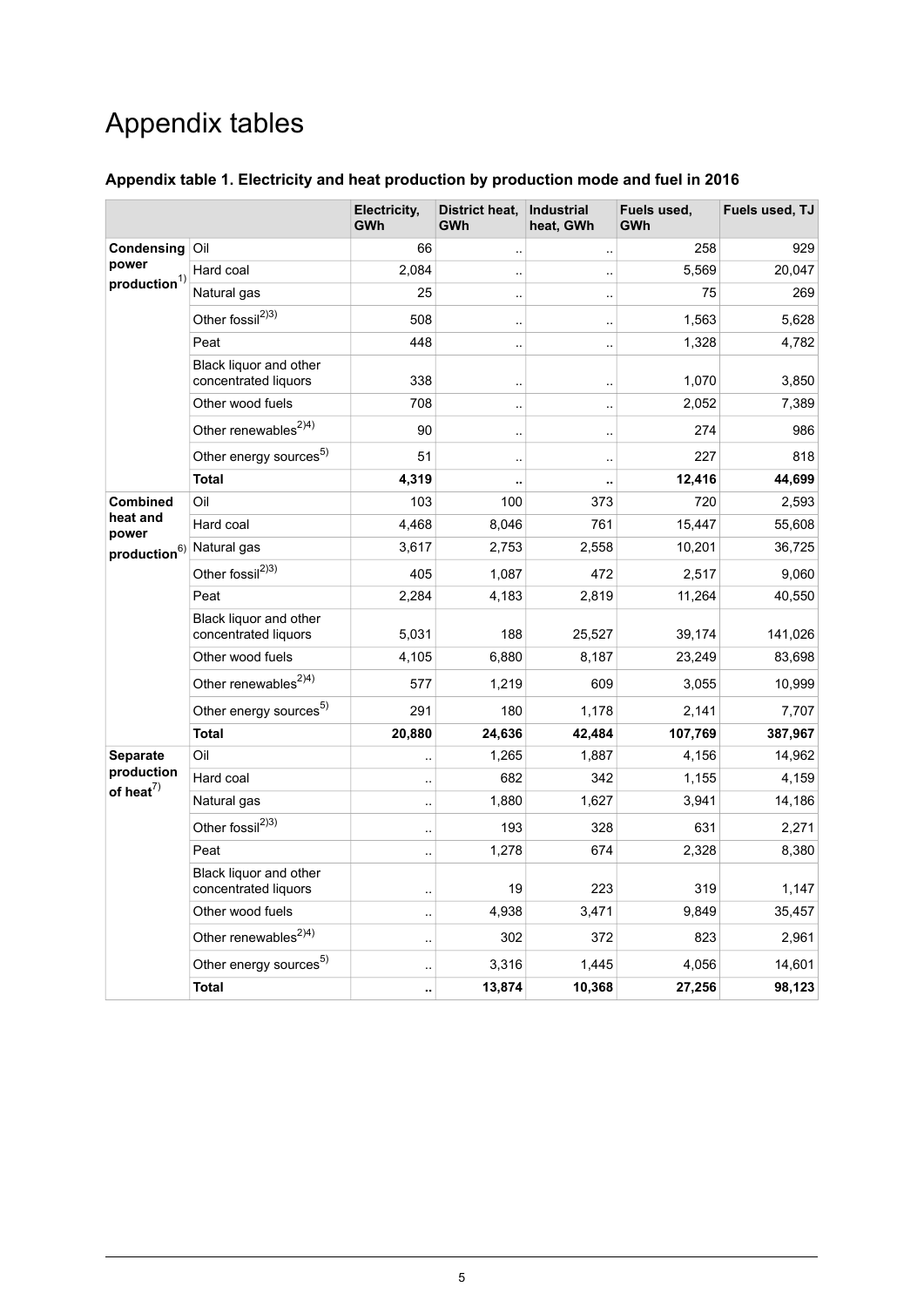|              |                                                | Electricity.<br><b>GWh</b> | District heat.<br><b>GWh</b> | <b>Industrial</b><br>heat, GWh | Fuels used,<br><b>GWh</b> | Fuels used, TJ |
|--------------|------------------------------------------------|----------------------------|------------------------------|--------------------------------|---------------------------|----------------|
| <b>Total</b> | Oil                                            | 168                        | 1,365                        | 2,260                          | 5,135                     | 18,484         |
|              | Hard coal                                      | 6,552                      | 8,727                        | 1,103                          | 22,171                    | 79,814         |
|              | Natural gas                                    | 3,643                      | 4,633                        | 4,185                          | 14,217                    | 51,180         |
|              | Other fossil <sup>2)3)</sup>                   | 913                        | 1,280                        | 800                            | 4,711                     | 16,959         |
|              | Peat                                           | 2,731                      | 5,461                        | 3,492                          | 14,920                    | 53,713         |
|              | Black liquor and other<br>concentrated liquors | 5,370                      | 207                          | 25,750                         | 40,562                    | 146,024        |
|              | Other wood fuels                               | 4,812                      | 11,819                       | 11,658                         | 35,151                    | 126,544        |
|              | Other renewables <sup><math>2)4)</math></sup>  | 668                        | 1,521                        | 981                            | 4,152                     | 14,947         |
|              | Other energy sources <sup>5)</sup>             | 342                        | 3,496                        | 2,623                          | 6,424                     | 23,125         |
|              | <b>Total</b>                                   | 25,199                     | 38,510                       | 52,853                         | 147,442                   | 530,790        |

1) Condensate parts produced in connection with combined heat and power production were calculated with condensing power.

Mixed fuels (such as recycled fuel) are divided into renewable and fossil fuels in ratio to the fossil and biodegradable coal contained 2) in them.

Other fossil fuels include blast furnace gas and coke oven gas and coke, and plastics fuels and other waste fuels and the fossil 3) part of mixed fuels.

4) Other renewable fuels comprise the bio part of mixed fuels and biogas.

5) Other energy sources include hydrogen, electricity, and reaction and secondary heat of industry.

6) Combined heat and power production includes pure combined production.

7) Reduction heat produced in connection with condensate production and combined heat and power production were calculated in separate production of heat.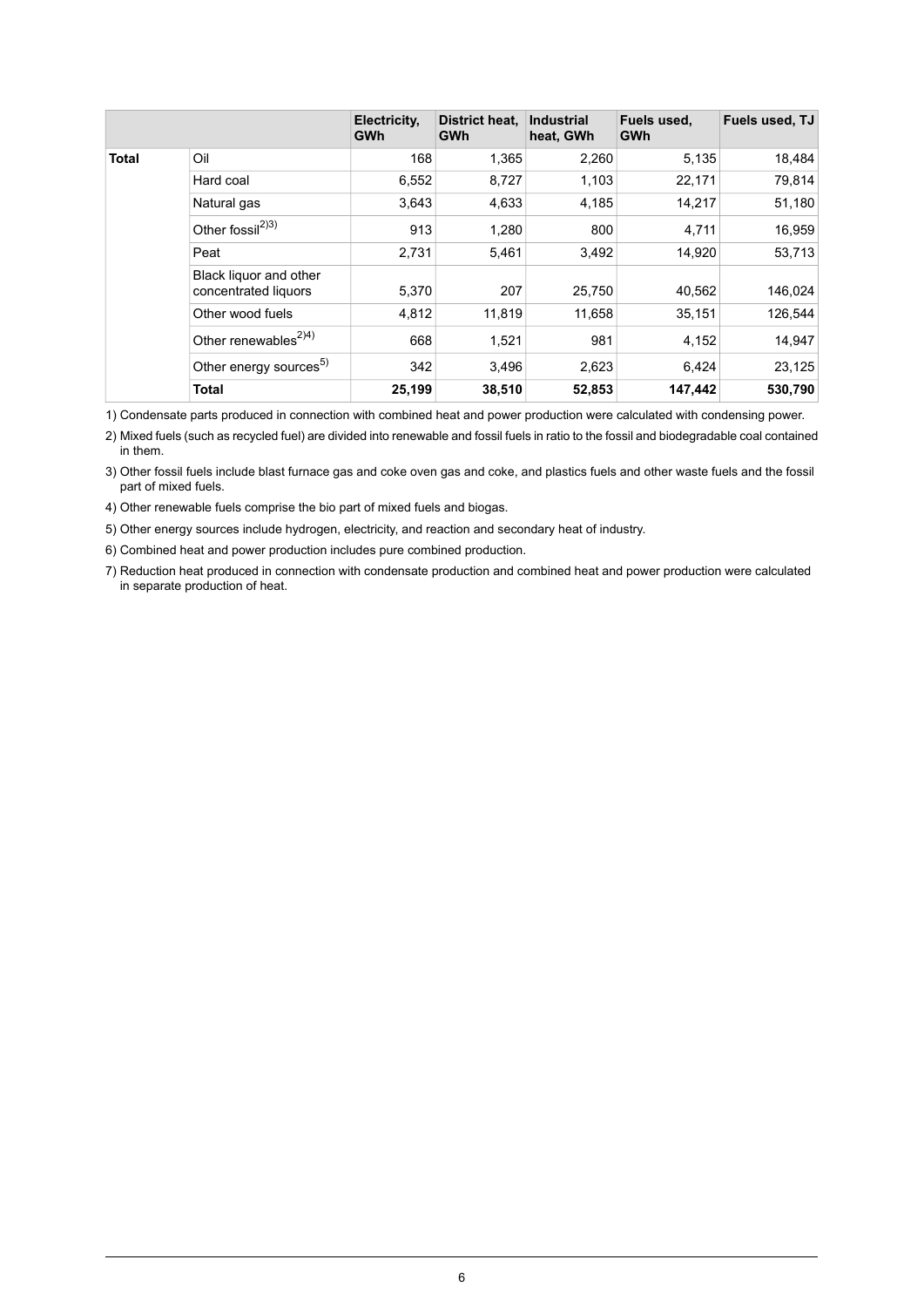## Appendix figures



#### <span id="page-6-0"></span>**Appendix figure 1. Electricity generation by energy source 2016**

<span id="page-6-1"></span>Renewable energy sources .Nuclear power .Hard coal .Natural gas .Peat .Other



#### **Appendix figure 2. Electricity generation with renewables 2016**

<span id="page-6-2"></span>Hydro power . Black liquor . Other wood fuels . Wind power . Other renewables



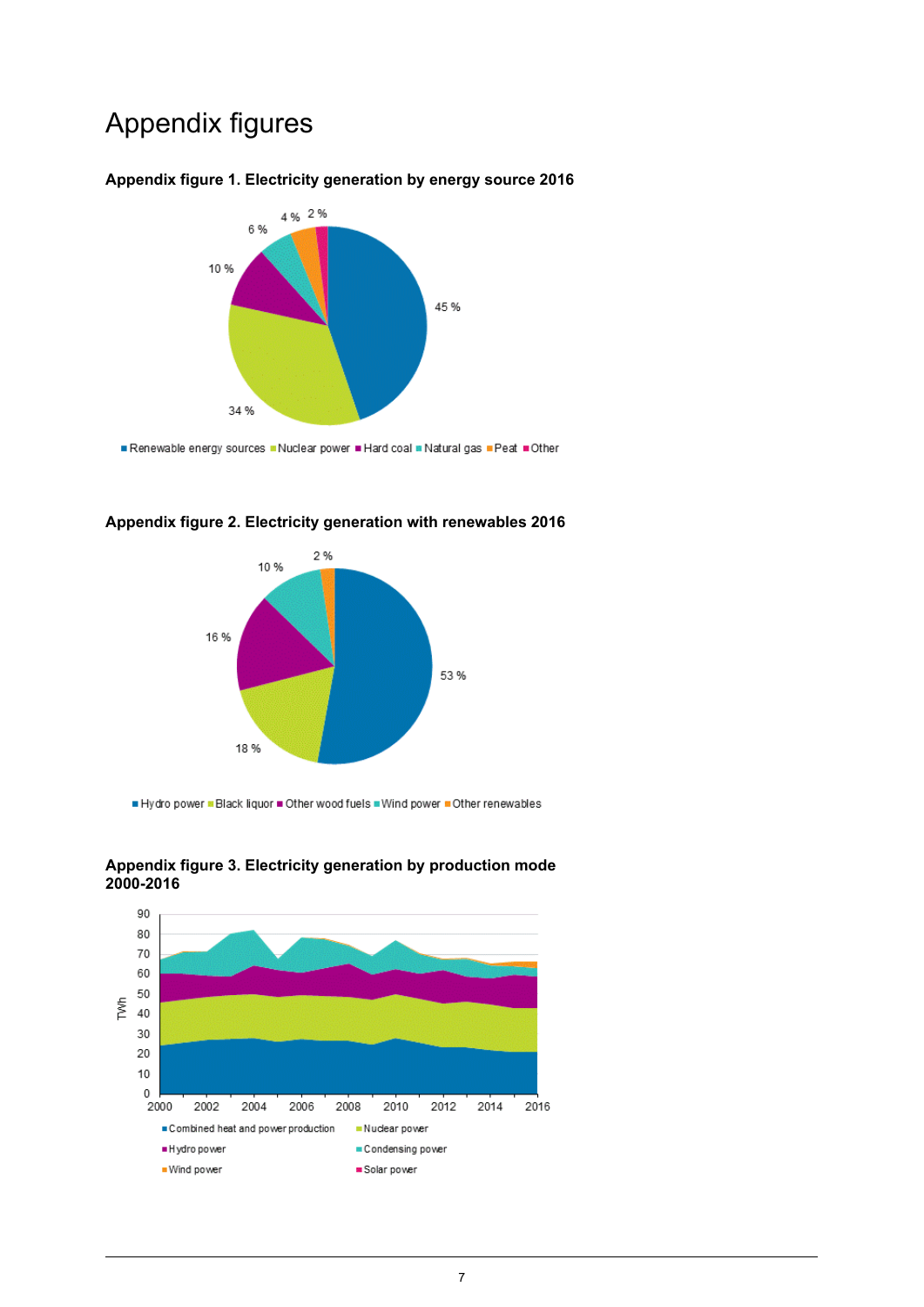

<span id="page-7-0"></span>

<span id="page-7-1"></span>





<span id="page-7-2"></span>**Appendix figure 6. Industrial heat production by fuels 2000-2016**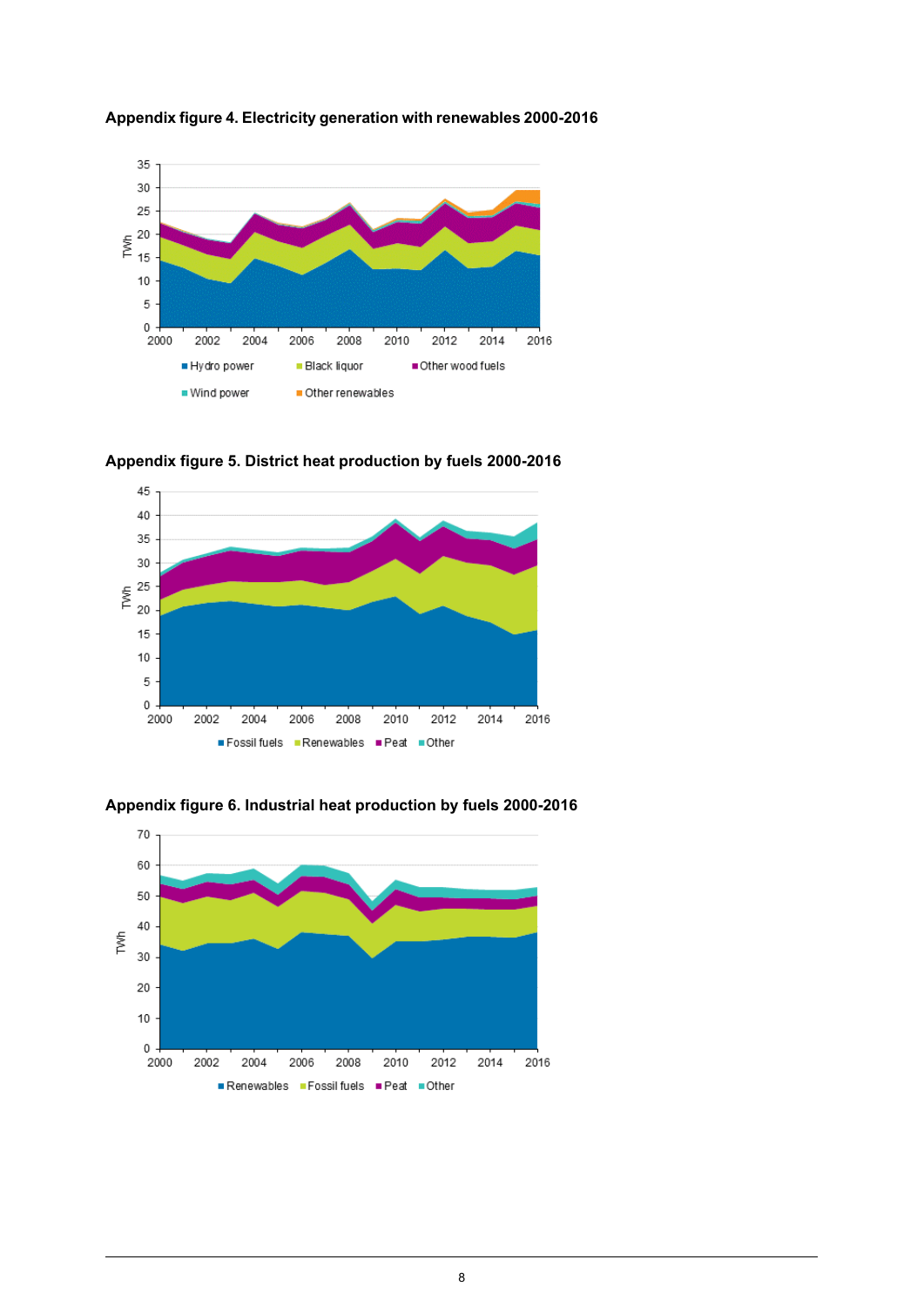#### <span id="page-8-0"></span>**Appendix figure 7. Fuel use in separate electricity production 2015-2016**



#### <span id="page-8-1"></span>**Appendix figure 8. Fuel use in combined heat and power production 2015-2016**



<span id="page-8-2"></span>